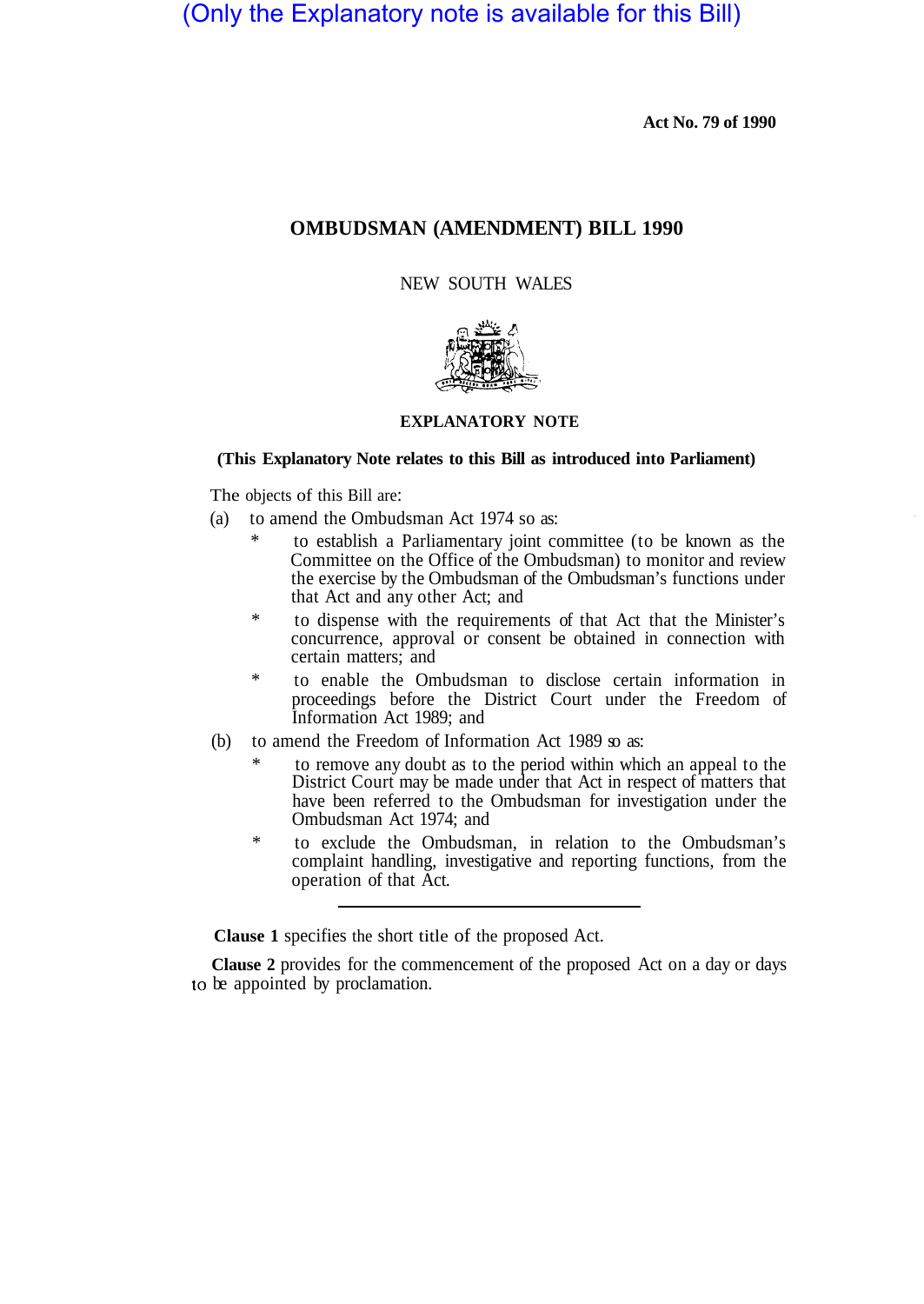**Clause 3** is a formal provision that gives effect to the Schedule of amendments to the Ombudsman Act 1974.

**Clause 4** is a formal provision that gives effect to the Schedule of amendments to the Freedom of Information Act 1989.

#### **SCHEDULE l** - **AMENDMENT OF OMBUDSMAN ACT 1974**

#### **Establishment of Parliamentary joint committee**

Proposed Part 4A provides for the establishment of a Parliamentary joint committee to be known as the Committee on the Office of the Ombudsman. The joint committee's functions will generally be to monitor and review the exercise by the Ombudsman of the Ombudsman's functions. However, the joint committee will not be empowered to do so in relation to particular complaints or in relation to the Ombudsman's functions under the Telecommunications (Interception) (New South Wales) Act 1987.

The joint committee is to consist of 5 members (3 from the Legislative Council and 6 from the Legislative Assembly) but may not include a Minister of the Crown or a Parliamentary Secretary. The proposed Part provides for the filling of vacancies in the office of a member of the joint committee, for the appointment of a Chairman and Vice-chairman of the joint committee and for the procedures by which the joint committee is to be governed in the conduct of its meetings.

For the purpose of exercising its functions, the joint committee will be empowered to send for persons, papers and records. Evidence will generally be taken in public, but will be taken in private where it relates to secret or confidential matters. Evidence that is taken in private will not be permitted to be publicly disclosed without the consent of the person by whom ia was given.

### **Ministerial consents and concurrences**

The appointment of special officers (section 9), the delegation of functions to the Ombudsman of the Commonwealth or of another State or Territory (section 10A) and the obtaining of expert assistance (section 23) are matters that currently require the concurrence, approval or consent of the Minister. It is proposed to omit those requirements.

## **Disclosure by Ombudsman or officer**

Section 34 of the Act prohibits the Ombudsman, and any officer of the Ombudsman, from disclosing information except in certain specified Circumstances. It is proposed to add to the list of circumstances so as to ensure that in any proceedings under Division 2 of Part 5 of the Freedom of Information Act 1989 the Ombudsman, and any such officer, may disclose information arising as a consequence of a determination made by the Ombudsman under section 24 (relating to the obtaining of access to documents held by the Ombudsman) or 43 (relating to the amendment of records held by the Ombudsman) of that Act.